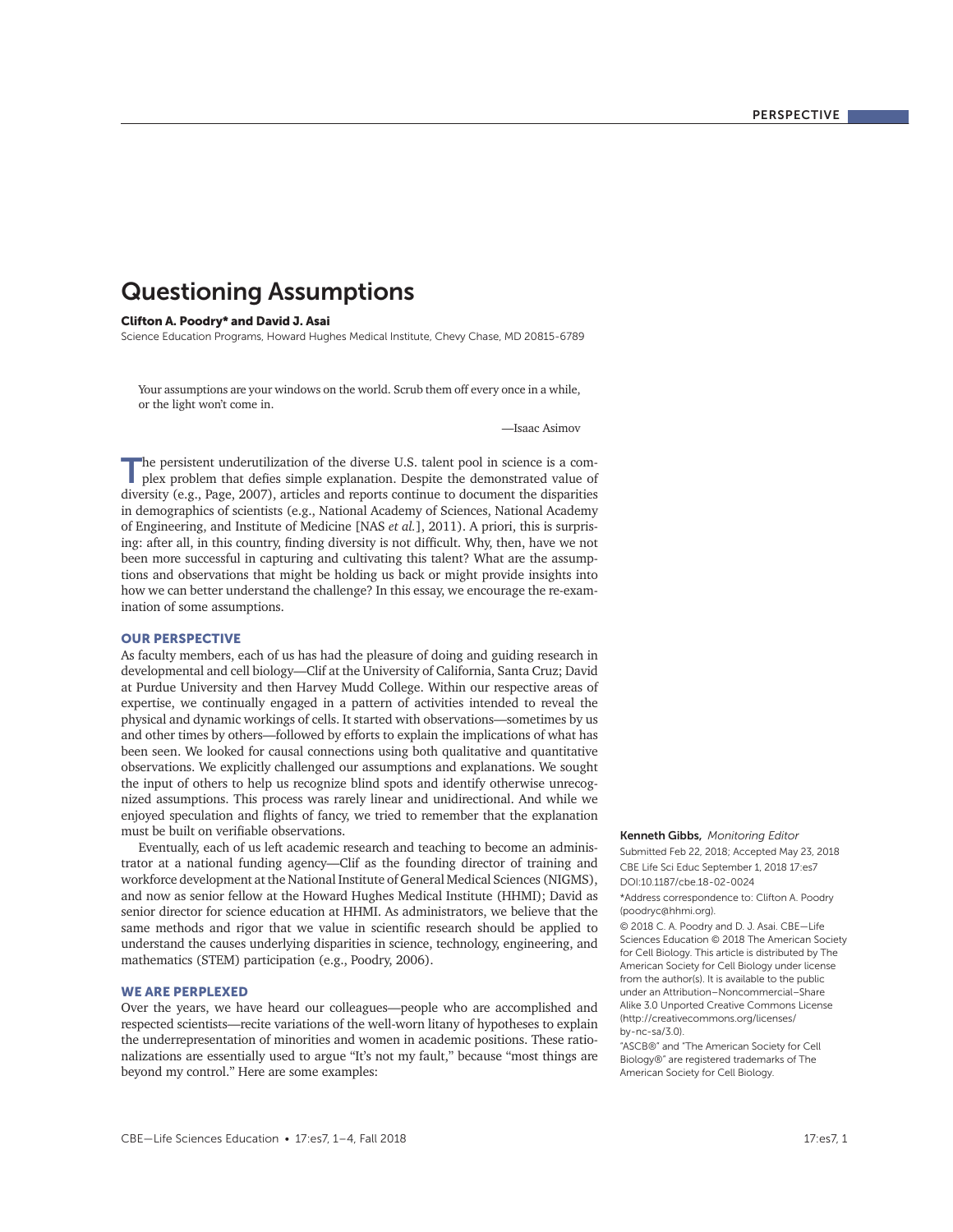#### C. A. Poodry and D. J. Asai

- There aren't enough qualified candidates.
- It is a zero-sum game—if we hire a person from an underrepresented group, he or she will soon be recruited away to another institution.
- The applicants from underrepresented groups are weak and uncompetitive because of their poor preparation, poor schools, poor family values, and lack of interest.
- Underrepresented minorities (URMs) have a disproportionate need to be near their roots, and they have obligations to their families/communities that prevent them from leaving home.
- URMs have less interest in science research, because they want to go to medical school.
- Persons from underrepresented groups cannot afford to be idealistic and must consider salary first, making academia an unattractive alternative.
- The deficit begins in middle school or high school, because persons from underrepresented groups do not encounter any role models.

There is no shortage of hypotheses to explain the underrepresentation. While there are a number of studies one can cite (see next section), we have found it is seldom productive to argue with holders of these commonly offered beliefs. Nevertheless, we think it is important to examine some assumptions that persist and, by so doing, open minds to alternative explanations.

#### MYTHS

Behavioral scientists are drawing aside the curtains, allowing a better differentiation between the assumptions and realities of STEM preparation and career decisions. For example, an assumption we hear is that URMs are not interested in science. However, the reality is that URMs are OVERrepresented among students entering college intending to study STEM (Hurtado *et al.*, 2008; National Science Foundation, National Center for Science and Engineering Statistics, 2017; see also NAS *et al.*, 2011; Gibbs *et al.*, 2016).

A second assumption is that, even if they are interested in STEM, URMs leave science because they are not well prepared. However, the research shows that, when the outcomes of students with similar precollege backgrounds are compared, URMs switch out of STEM disciplines at significantly higher rates than whites and Asians (Huang *et al.*, 2000; Higher Education Research Institute at UCLA, 2010).

A third myth is that participation by undergraduates in research increases interest and intentions of pursuing a career in science. However, the evidence is that participation in undergraduate research prevents loss rather than increasing interest (Schultz *et al.*, 2011).

A different approach to examining assumptions is to begin with data and then ask scientists what the data might mean. In the following section, we share one example of this approach.

### PUBLICATIONS BY GRADUATE STUDENTS

The most important goal for a graduate student is to discover something important to elevate the thinking in their field and to create opportunities for themselves and others.

—Tom Pollard, in a personal communication

Publications are important. As former department heads, we saw that faculty hiring committees relied heavily on lists of publications and pedigrees of applicants when drawing up the short list of candidates (see also Clauset *et al.*, 2015).

Perhaps even more important than its influence on hiring, published scholarship documents our advancing knowledge and development. Publications express the scientific judgment, proclivities, and biases of the authors. They are culturally nuanced stories. The ways students prepare for and tell their stories are influenced by beliefs on both sides of the mentoring equation. How much risk should the student take? How much faith does the adviser have that the student can pull off a "high risk–high reward" project? Because advisers endeavor to provide guidance tailored to each student, there are ample opportunities for our biases to influence decisions and mentoring.

About a dozen years ago, Nettles and Millett (2006) reported that African-American graduate students publish significantly less than their peers. Similarly, a recent study found that URM students submitted fewer papers than whites and Asians (Mendoza-Denton *et al.*, 2017). And it has been reported that the different publication rates of men and women are related to whether their advisers are male or female (Pezzoni *et al.*, 2016). Although the publication record is just one criterion used in hiring, promotion, and tenure decisions, it is an important criterion. Small disparities early in a career can have a profound and amplifying effect (e.g., Martell *et al.*, 1996; von Bartheld *et al.*, 2015). If a graduate student publishes less than his or her peers, he or she might be less competitive for a postdoctoral position in a top lab, which, in turn, can influence the interest of departments recruiting new faculty.

Thus, the possibility of disparities in publication rates caught our attention. To see whether the observation of Nettles and Millett (2006) held for biomedical graduate students and postdocs, Clif, when he was at NIGMS, queried friends and colleagues who were principal investigators of biomedical training programs. On the promise that the information would in no way be held against them when applying for the renewal of their training grants, many responded, and four provided extensive data. Institutions responding were from the eastern, southern, or western United States. They all reported that URMs published less than their peers, some by as much as 30% less.

Recently, we have extended that informal study. In 2017, we invited the thesis advisers of the HHMI Gilliam graduate fellows and the panelists reviewing Gilliam applications to collect data from their graduate programs. We asked them to find the answers to four questions:

- 1. How many students are currently enrolled in your PhD program?
- 2. In the last 5 years, how many students completed a PhD in your program?
- 3. For the completed PhDs, how many first- and coauthored *papers* did they publish from their dissertation?
- 4. For the completed PhDs, how many *persons* published their dissertation work as first or coauthors?

For each question, we asked the respondents to bin the numbers by gender and URM status (African American, Hispanic/ Latino, and Native American). The identities of individual students were not reported.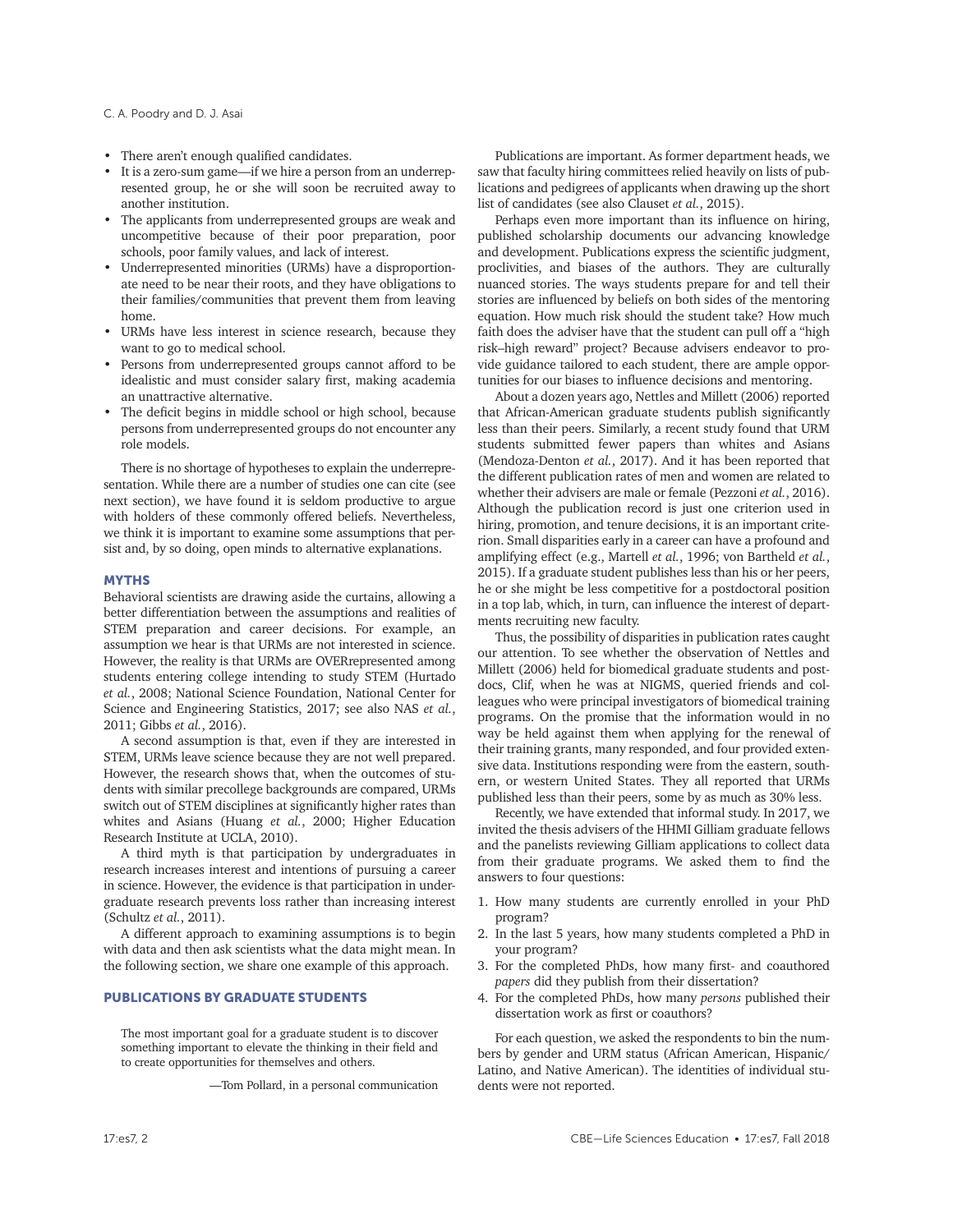#### Questioning Assumptions

TABLE 1. Publication rates by recent biomedical PhDs<sup>a</sup>

|                               | All   | Men         | Women        | Non-URM      | <b>URM</b>  |
|-------------------------------|-------|-------------|--------------|--------------|-------------|
| Enrolled                      | 1934  | 900 (46.5%) | 1034 (53.5%) | 1633 (84.4%) | 301 (15.6%) |
| 5-year PhDs                   | 1466  | 654 (44.6%) | 812 (55.4%)  | 1289 (87.9%) | 177 (12.1%) |
| First-authored papers per PhD | 1.73  | 1.79        | 1.69         | 1.77         | 1.48        |
| Coauthored papers per PhD     | 2.70  | 2.97        | 2.48         | 2.74         | 2.37        |
| PhDs who were first authors   | 80.2% | 80.7%       | 79.7%        | 80.7%        | 76.3%       |
| PhDs who were coauthors       | 86.8% | 87.9%       | 85.8%        | 86.6%        | 88.1%       |

a In the Winter/Spring of 2017, scientists serving as competition reviewers and the thesis advisers of the HHMI Gilliam graduate fellowship program were asked to collect information from their respective graduate programs. Complete data were obtained from 14 different universities, all classified as "highest research activity doctoral universities" by the Carnegie Classification of Institutions of Higher Education (2016).

These are not the kinds of questions most of us are prepared to answer, and many of the programs were not able to find the numbers. We collected complete data from PhD programs at 14 different research universities, all of which are classified as "highest research activity doctoral universities" in the Carnegie Classification of Institutions of Higher Education (2016). At those universities, a total of 1934 students were enrolled in academic year 2016–2017, of whom 1034 were women and 301 were URMs. The completed PhDs numbered 1466, of whom 812 were women and 177 were URMs (Table 1).

Our survey revealed disparities in publication rates. For example, URMs published, on average, 16.4% fewer papers as first authors from their thesis work than their peers (1.77 papers per PhD for non-URM students vs. 1.48 papers per PhD for URMs). When we asked how many PhDs published their thesis work, we found that the disparity between non-URM and URM PhDs is ∼4.4% (i.e., 80.7% of non-URM PhDs published as first authors vs. 76.3% of URMs).

#### UNCOVERING ASSUMPTIONS

A long time ago, when we were research advisers, we tried to guide the development of our students. Generally, students were first assigned to projects that were relatively certain to discover something noteworthy. When the students had mastered some of the thinking and technical skills, we then encouraged them to imagine experiments or projects that were exciting, although with uncertain outcomes. Throughout this process, we encouraged students—for example, through journal clubs and group meetings—to develop the skills of a good scientist: how to reflect on data by dissecting and deconstructing others' data and then their own data, discerning between sensible and less sensible data, and discussing their work in the context of the larger field of research.

Today, we engage with colleagues in a similar exercise. We have shared the observations anonymously provided by NIGMS grantees and now from anonymized data on publication rates gathered from the HHMI Gilliam program faculty, summarized above, and asked folks to reflect on the disparities and to suggest possible reasons for the disparities. A common first response is to question whether there really is a disparity, to question the veracity of the data, whether there were proper comparison groups or the data are reproducible, or to respond that the disparities are not statistically significant. This skepticism could be healthy scientific thinking. However, skepticism that is closed minded is not. In our experience, showing the data and even referencing earlier studies don't move the conversation. This response shouldn't be surprising, as research has shown that people, especially the best educated, favor studies that agree with their current beliefs and dismiss studies that challenge their beliefs (e.g., Lord *et al.*, 1979; Kahan, 2013; Kahan *et al.*, 2017; see also Ropeik, 2010; Shermer, 2017).

Even when the data were accepted, at least tentatively, the thinking and explanations were often reminiscent of many previous discussions that emphasize a deficit model for the students. For example, URM students and postdocs are poorer scientists, the outcome of social promotion and affirmative action. Or the writing skills of URMs are weaker in general because they come from disadvantaged backgrounds and less prestigious undergraduate institutions.

However, when we presented the data as part of organized Gilliam program mentor development workshops, a different tone emerged. Participants wondered whether subtle, unintentional differences in guidance or in assignment of projects might follow from assumptions, conscious or not, on the capabilities of trainees. To paraphrase comments: "I want to put my best people on the most important projects, and I wonder if I tend to have the greatest confidence in the student(s) with whom I am more comfortable." Importantly, rather than focusing on "not my fault, not my responsibility," the discussion moved to a more constructive "What are ways that I, as adviser, can help improve communication between all of the members of the lab?" The conversations in the workshops shifted from the mind-set of *selecting* talent to *developing* talent (e.g., NIGMS, 2011; McGee *et al.*, 2012). The context, even the environment in which the questions are asked (such as in a workshop on mentoring), may promote different reactions and lead to different understandings.

The persistent underrepresentation of minority groups in the biomedical research workforce surely has multitudes of causes, but the acknowledgment of the role and agency of the faculty in the professional development of their students is a promising step forward.

#### **SUMMARY**

Whether the problem is making sense of observations in our primary scientific disciplines or making sense of challenges and observations in the training of scientists, we will continue to ask questions, especially when common-sense answers don't quite fit the data. Importantly, we have seen in our discussions on how to enhance representation that the context in which assumptions are questioned and in which the questions are asked has potential to affect the openness of the scientific mind.